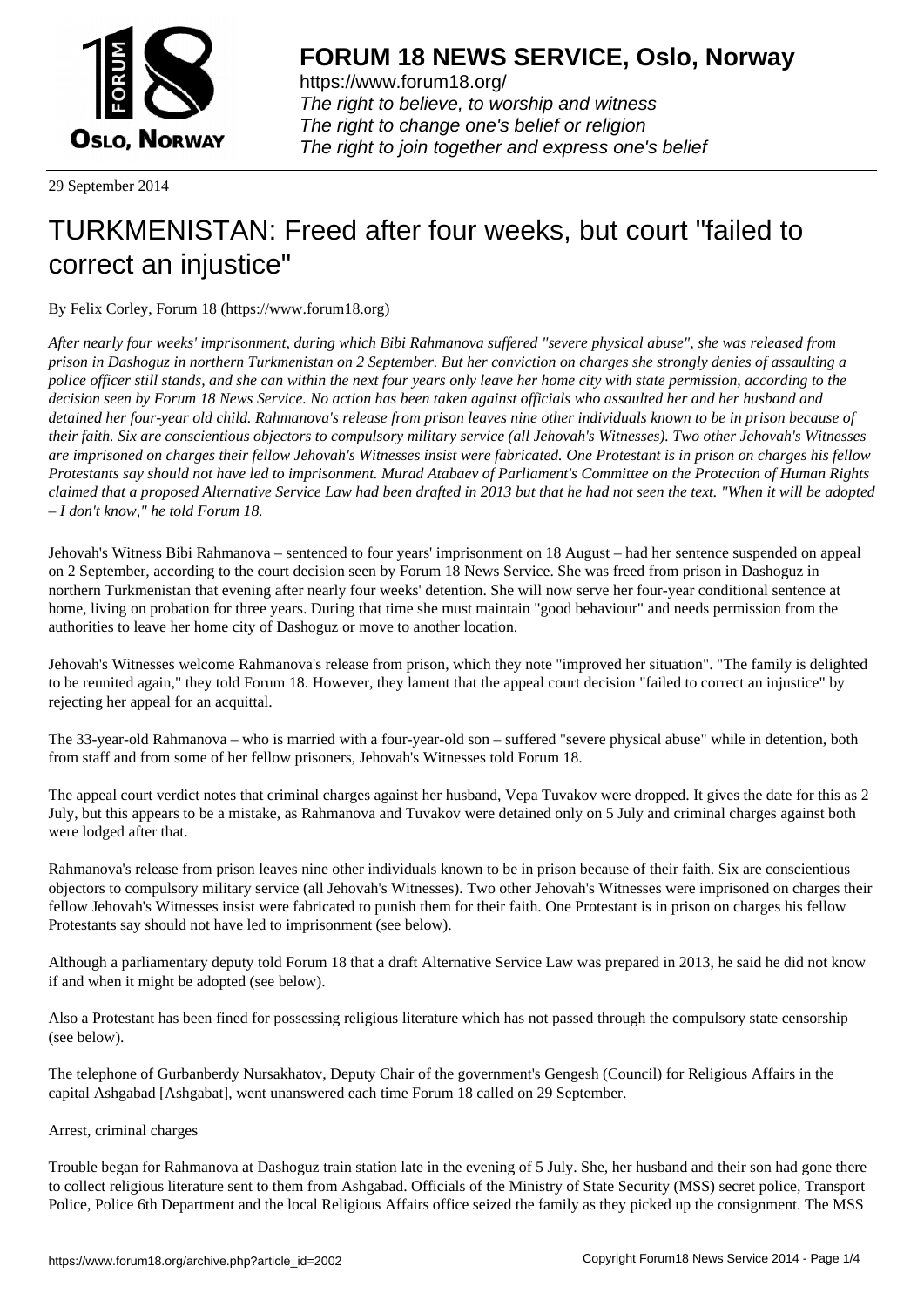The couple's son was freed on the morning of 6 July and Rahmanova in the evening. Tuvakov was released only on 11 July. Rahmanova heard police discussing how they would fabricate a criminal case against her husband, who was also beaten at the police station.

However, although criminal charges were lodged against both, Rahmanova was arrested on 7 August. She had been accused the previous day of violating Criminal Code Article 211, Part 1 ("resisting the police with violence not risking life or health" with a prison sentence of up to two years) and Article 279, Part 2 b (which punishes hooliganism "connected with resisting a law enforcement officer" with a prison sentence of up to five years).

On 18 August, Judge Gaigysyz Orazmuradov of Dashoguz City Court sentenced Rahmanova to four years' imprisonment in a general regime labour camp. She was held in Dashoguz Investigation Prison while awaiting her appeal (see F18News 20 August 2014 http://www.forum18.org/archive.php?article\_id=1987).

## Appeal

In her 27 August appeal, filed the following day and seen by Forum 18, Rahmanova insisted she had not assaulted any of the officials at the train station and was not guilty of any crime. She therefore called for the conviction to be overturned. She said she had responded "instinctively" when officers touched her inappropriately when seizing her mobile phone which she had hidden inside her shirt.

Rahmanova noted that the officers "had not hidden the fact that they had come to the railway station because of our religious affiliation". She pointed out that they already knew that she and her husband were Jehovah's Witnesses without needing to ask and that the religious affairs official of the hyakimlik (administration) also "happened to be there".

A panel of three judges, headed by Judge Goyunly Agoyliyev, heard Rahmanova's appeal at Dashoguz Regional Court on 2 September. She was given no notice of the appeal hearing, so no lawyer was able to represent her, Jehovah's Witnesses complained to Forum 18.

The Judges rejected Rahmanova's insistence she had not assaulted the officers, claiming that her assertions were "unfounded". In its account of the events on the evening of 5 July, the court decision claims that the Jehovah's Witness literature Rahmanova and her husband were collecting from the station was "prohibited for reading or distribution in Turkmenistan" as it had not been approved by the Justice Ministry.

The decision claims that Dashoguz Regional Prosecutor G. Balliyeva had deemed the four-year prison sentence "too harsh", given that Rahmanova is a woman and the mother of a four-year-old son and had no previous criminal record. The Judges therefore upheld the Prosecutor's Office request to amend the verdict to a suspended sentence.

No one at Dashoguz Appeal Court would discuss the case with Forum 18 on 29 September or put Forum 18 through to any of the three judges who rejected Rahmanova's appeal.

Nine known religious prisoners of conscience

Six of the current known religious prisoners of conscience are conscientious objectors, all of them Jehovah's Witnesses:

- 1) Dovran Matyakubov, aged 21, 2 years, Dashoguz Court, December 2012;
- 2) Matkarim Aminov, aged 23, 2 years, Dashoguz Court, January 2013;
- 3) Amirlan Tolkachev, aged 21, 18 months, Turkmenabad Court, July 2013;
- 4) Suhrab Rahmanberdiyyev, aged 18, 18 months, November 2013;
- 5) Pavel Paymov, aged 23, 1 year, Ashgabad Court, February 2014;
- 6) Merdan Amanov, aged 19, 1 year, Ashgabad Court, July 2014.

Two other prisoners – both Jehovah's Witnesses – were imprisoned on charges of possessing pornography, which fellow Jehovah's Witnesses insist were fabricated:

7) Aibek Salayev, aged 35, 4 years, Dashoguz Court, April 2012;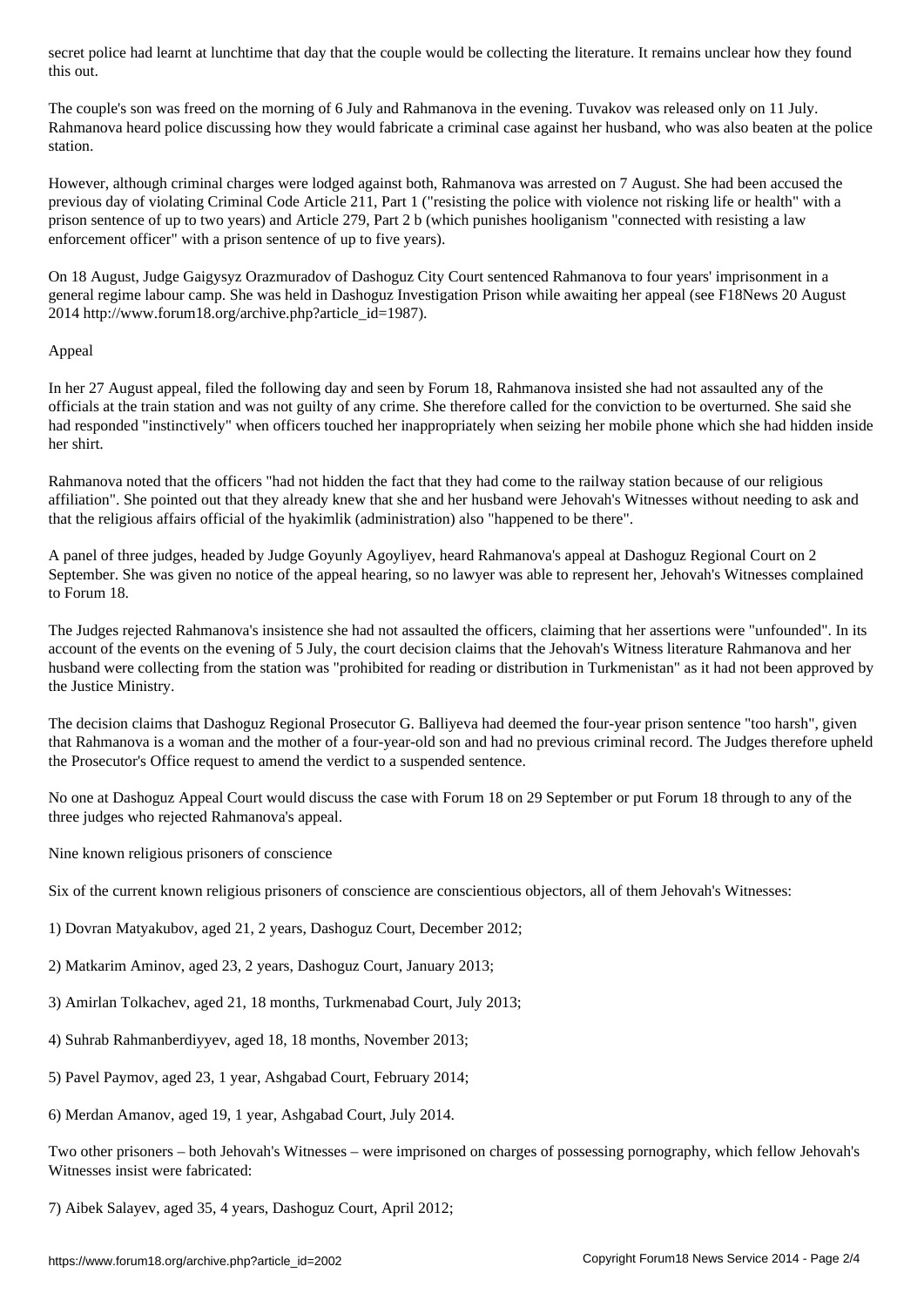8) Bahram Shamuradov, aged 42, 4 years, Dashoguz Court, July 2014.

A Protestant has been imprisoned on charges of hooliganism. Local Protestants insist the criminal charges were brought disproportionately because of his religious beliefs:

9) Umid Gojayev, aged 32, 4 years, Dashoguz Court, May 2012.

All the known religious prisoners of conscience are in the general regime section of the labour camp in the desert near Seydi, in the eastern Lebap Region, except for Matyakubov and Aminov. The two men (who are both serving second sentences on the same charges) are in the strict regime section of the same camp.

The address of the general regime Seydi Labour Camp is:

Turkmenistan

746222 Lebap vilayet

Seydi

uchr. LB-K/12

The strict regime camp has the same address, but with the code:

uchr. LB-K/11

No alternative service

Turkmenistan offers no alternative to military service. Article 41 of the Constitution describes defence as a "sacred duty" of everyone and states that military service is compulsory for men. Military service for men between the ages of 18 and 27 is generally two years.

Those who refuse military service on grounds of conscience are convicted under Criminal Code Article 219, Part 1. This punishes refusal to serve in the armed forces in peacetime with a maximum penalty of two years' imprisonment (see Forum 18's Turkmenistan religious freedom survey http://www.forum18.org/archive.php?article\_id=1676).

Turkmenistan's refusal to recognise the right to refuse military service, which is part of the right to freedom of religion or belief, breaks the country's international human rights commitments, and was criticised in March 2012 by the United Nations Human Rights Committee (see F18News 18 April 2012 http://www.forum18.org/Archive.php?article\_id=1691).

Will Alternative Service Law ever be adopted?

Murad Atabaev, Deputy Chair of the Mejlis (Parliament) Committee on the Protection of Human Rights and Freedoms, claimed that a proposed Alternative Service Law had been drafted in 2013 but that he had not seen the text. "When it will be adopted – I don't know," he told Forum 18 from Ashgabad on 29 September. Asked if President Gurbanguly Berdymukhamedov wishes such a law to be adopted, he responded with a laugh: "I don't know."

Atabaev referred all further questions to Pirnazar Hudainazarov, Chair of the Mejlis Legislative Committee. However, the same day Hudainazarov absolutely refused to answer any of Forum 18's questions on whether such a Law will ever be adopted. "You have to go via the Foreign Ministry," he kept repeating, without explaining why adoption of laws is an issue for the Foreign Ministry.

Atabaev told Forum 18 in September 2011 that an Alternative Service Law would be considered in 2012, though he admitted that work on drafting such a Law had not begun (see F18News 5 September 2011 http://www.forum18.org/Archive.php?article\_id=1609).

Jehovah's Witness young men have repeatedly expressed a readiness to perform an alternative, civilian service not under military control.

Fine for electronic religious literature

A Protestant away from Ashgabad was fined in early September after electronic versions of religious literature were found on a relative in August. Police and local hyakimlik officials had detained and questioned the relative about the literature for some hours.